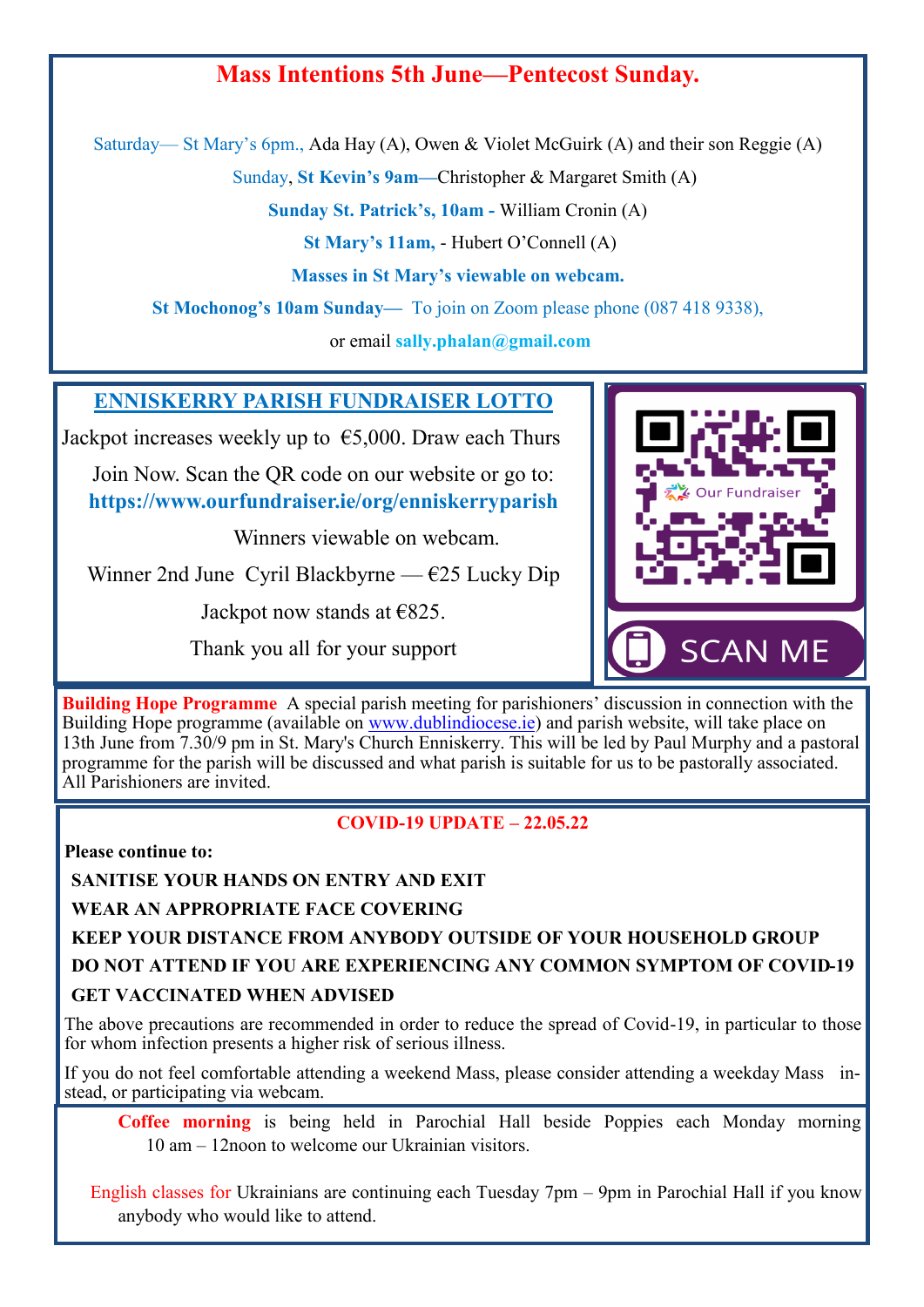## **Curtlestown Cemetery Maintenance**

The time has come again for grass cutting in Curtlestown Cemetery. This will commence on Wednesday next 8th. June from 7:00 to 8:30pm, and it will continue each Wednesday, as required.

The volunteers in recent years have been mostly in their 70's and older - could you please encourage some younger family members to help them. Please bring strimmers, rakes and big bags for cutting, collecting and disposing of the grass. Thanking you, in anticipation.

## **EASTER DUES**

We wish to thank all Parishioners who kindly donated to the Easter Dues - these are forwarded to the Dublin Diocese.

**2022 Pilgrimage to Lourdes—from 7th September for 5 nights.**

This year Enniskerry & Kilmacanogue are joining with Bray, Greystones, and Kilquade Pastoral Area.

Cost— $\epsilon$ 789 per person sharing.

More Information on posters in Church Porch or from Sadie O'Connell on 087 695 5154

## **Sunflower Day:**

Great news! Our wonderful Volunteers will be in the Spar Store in Enniskerry selling sunflower products from 11am-5pm on the  $10^{th} \& 11^{th}$  of June, and we will have a box in Ohso Coffee Shop. It is great to be back on the streets after two years!

Please stop by and pick up some lovely sunflower products. All monies go directly to Wicklow Hospice. Your support is greatly appreciated.

## WEEK OF PRAYER TO THE HOLY SPIRIT UNDER WAY

You are warmly invited to join together in a Week of Prayer to the Holy Spirit for the renewal of the Church in Dublin from **May 29 to June 6 – Ascension Sunday through Pentecost to the Feast of Mary, Mother of the Church**.

Your Week of Prayer resource booklet is **attached**. Please feel free to use the material as you wish. You might like to print it as a booklet for use in your parish as you pray together.

## **HIKE LUGNAQUILLA—SATURDAY 11th JUNE @ 2pm**

Supporting St. Patrick's N.S. Curtlestown.

To sign up or find out more, email the PTA **hikelug@gmail.com** or

call Owen on 083 340 6967

 $\epsilon$ 40 entry, no minimum sponsorship required, and all support welcome at **gofundme.com./hikelugcurtlestown**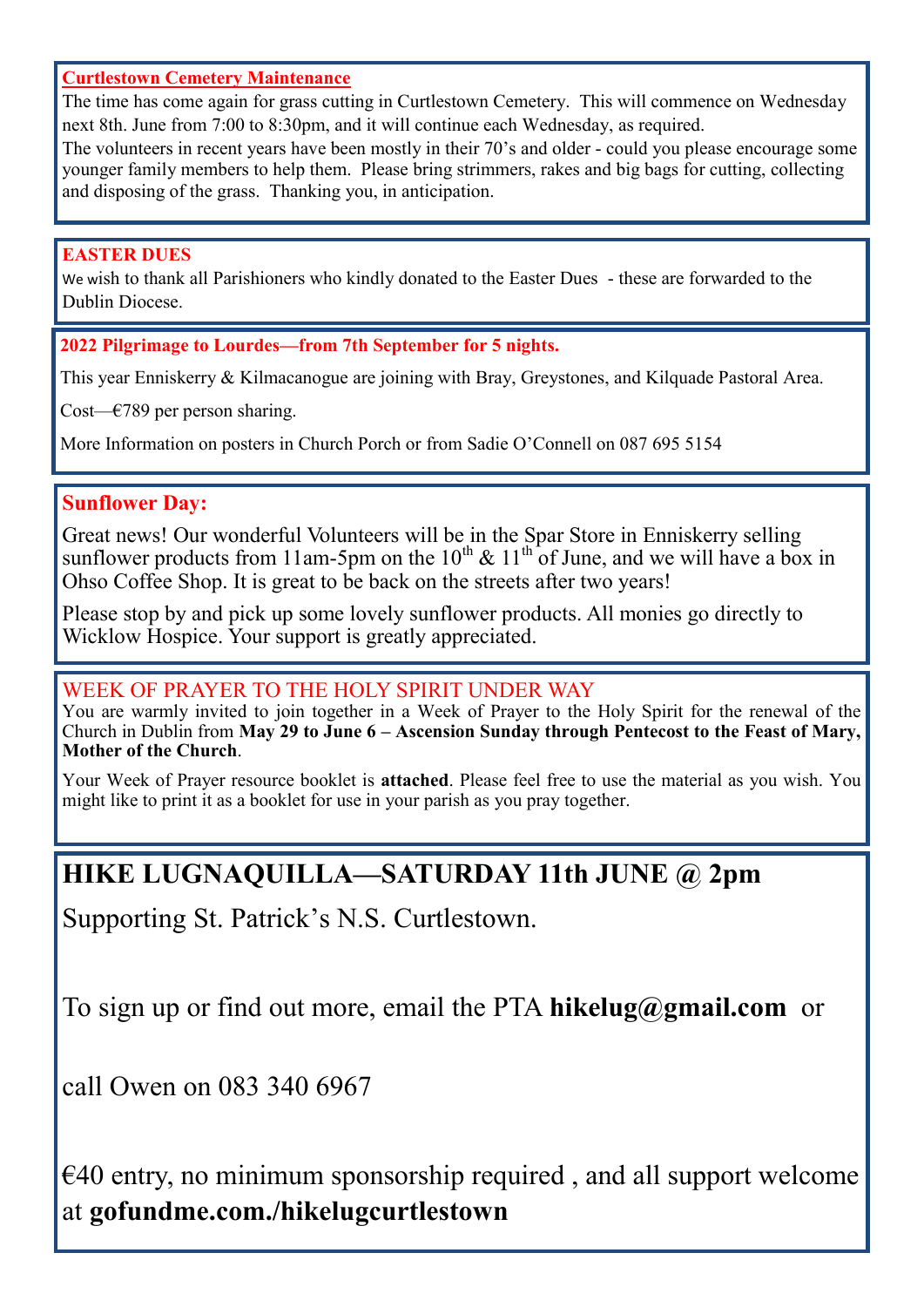# The Building Hope Prayer

Pilgrim God, we give you thanks and praise. You constantly journey with us even in our darkness and doubts. We seek your way of loving kindness to walk together as one family. Open our eyes to recognise you in the faces of one another. in the breaking of bread and in the splendour of creation. May the risen Christ sow seeds of hope and new life deep within us. May our hearts and minds be filled with your Word, bringing forth truth, justice and peace. May the Holy Spirit working in and through us do much more than we can dare to imagine as we live out our baptismal calling in humble and loving service. We make this our prayer through Christ Our Lord. Amen.

> Mary, Mother of the Church, pray for us. St Laurence O'Toole, pray for us. St Kevin, pray for us. St Brigid, pray for us.

Building Hope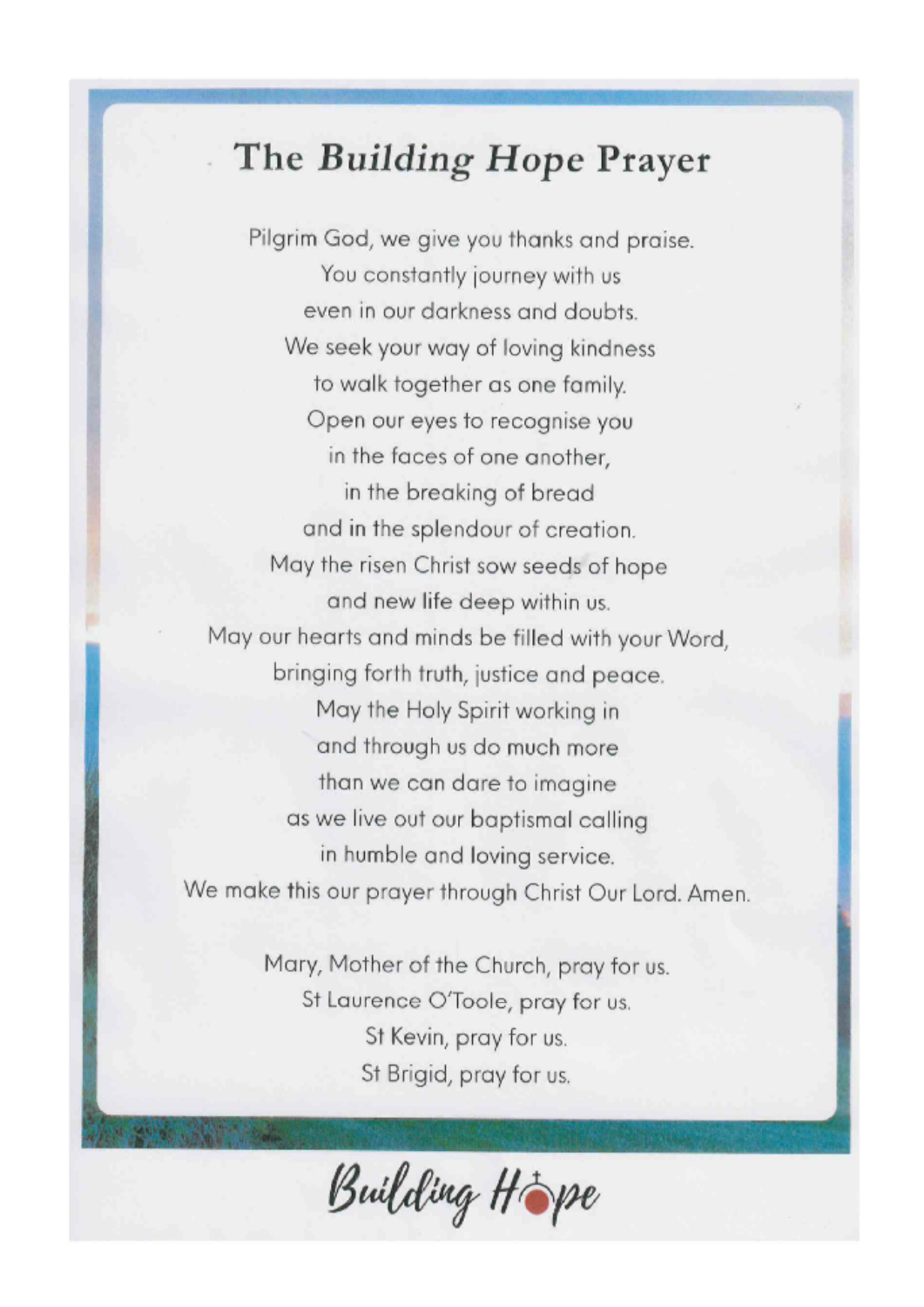## **KNOW YOUR FAITH**

**Come to** 

## *PATHWAYS***: EXPLORING FAITH AND MINISTRY**

## **An Adult Faith Development Programme**

Application is now open for the next intake of participants for *Pathways.* The programme, run by the Dublin Archdiocese, begins this year on Thursday 29<sup>th</sup>. September 2022 (7.00p.m.– 9.30 p.m.) in DCU St. Patrick's Campus, Upper Drumconda Rd, Dublin, 9. **Places are limited so early application is advisable**

*Pathways* is a two-year, one evening a week course, for adults of all ages who wish to explore their faith. It runs from late September to May each year, with breaks for Christmas, Easter and mid-terms. There are no exams and no written work. The only requirement is an openness to listening to others and to participate. The cost is  $6400$  per year which may be paid in instalments throughout the year.

For more information please visit our webpage: [www.missionministry.ie](http://www.missionministry.ie) or contact: *Pathways* Director, Eileen Houlahan, CHF, PhD. Phone : 01  $\overline{\text{8087594}}$  Email: [pathways@dublindiocese.ie](mailto:pathways@dublindiocese.ie)